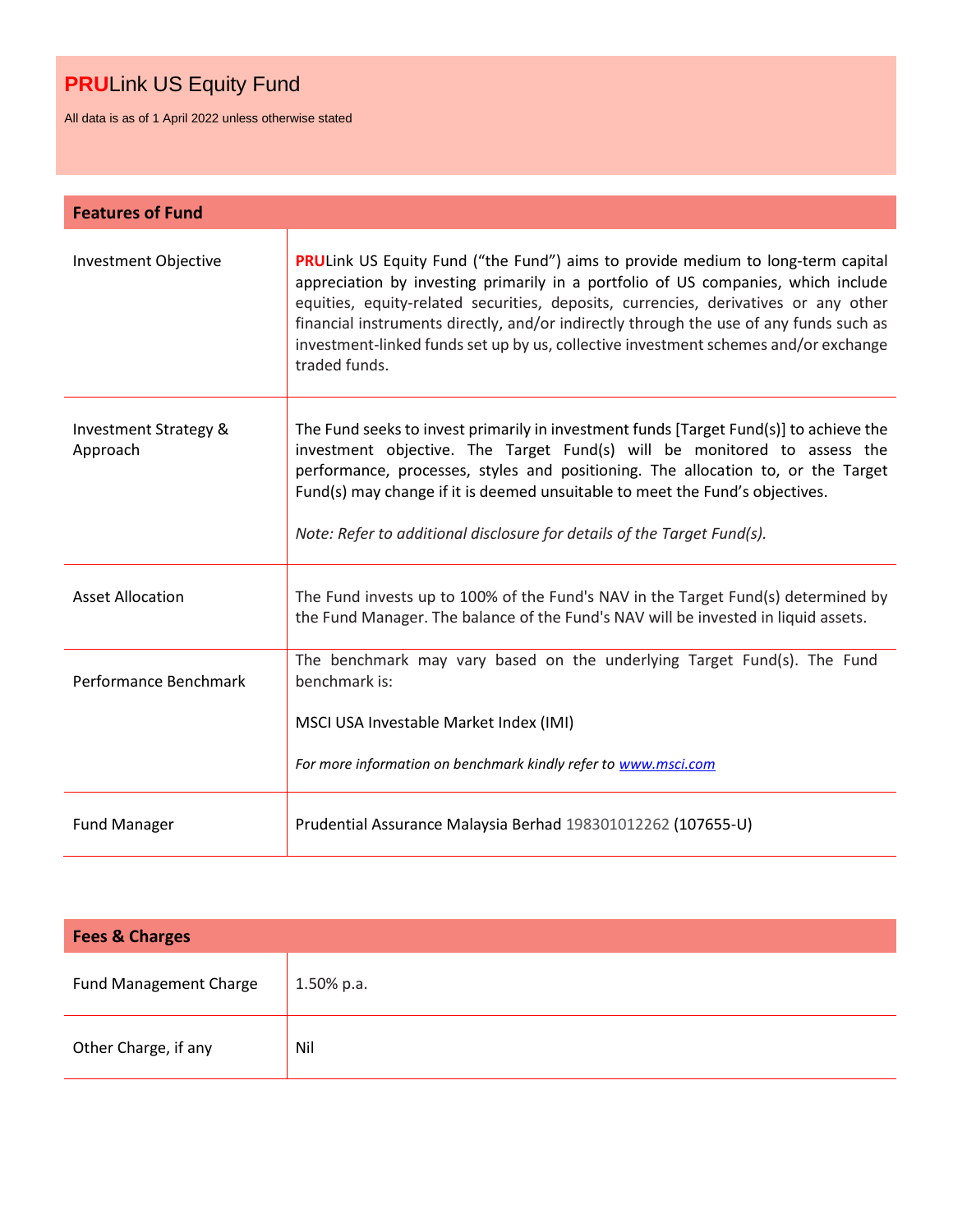All data is as of 1 April 2022 unless otherwise stated

## **Fund Performance**

**PRU**Link US Equity Fund is a new fund. There is no historical performance yet.

**Notice: Past performance is not an indication of its future performance. This is strictly the performance of the investment/underlying funds, and not the returns earned on the actual premiums paid of the investment-linked insurance product.**

Basis of calculation of past performance:

= ( Net Asset Value for Year n  $\frac{1}{\sqrt{1-\frac{1}{n}}}$  1)%<br>Net Asset Value for Year  $n-1$ 

## **Additional disclosure for PRULink US Equity Fund**

At inception, the Fund will invest into JPMorgan Funds – US Growth Fund C (acc) - USD ("Target Fund") which is managed by J.P. Morgan Investment Management Inc.

The Target Fund aims to provide long-term capital growth by investing primarily in a growth style biased portfolio of the US companies.

The Target Fund invest at least 67% of assets in a growth style biased portfolio of equities of companies that are domiciled or carrying out the main part of their economic activity, in the US. The Target Fund also invest at least 51% of assets in companies with positive environment and/or social characteristics that follow good governance practices.

The Target Fund may use derivatives with the aim of reducing risk or managing the Fund more efficiently. The Target Fund may involve in securities lending with a maximum of 20%.

The fund performance for the underlying JPMorgan Funds – US Growth Fund C (acc) - USD as at 31 December 2021 is as follows:

| Year                      | 2021   | 2020   | 2019   | 2018          | 2017 | 2016      | 2015 | 2014 | 2013                       | 2012   |
|---------------------------|--------|--------|--------|---------------|------|-----------|------|------|----------------------------|--------|
| <b>Net</b><br>Performance | 19.22% | 55.67% | 38.62% | -0.31% 37.54% |      | $-2.57\%$ |      |      | $7.28\%$   12.55%   33.94% | 10.48% |

*Note: The above return is for the Target Fund (Class C Acc) which is denominated in USD.*

#### *Source: J.P.Morgan Asset Management as of 31 December 2021*

Management fees may be charged at the Fund and/or Target Fund(s) level. Please note that you will be charged a maximum of 1.50% p.a., being the combined annual fund management charge at the Fund and Target Fund(s) levels.

Target Fund(s) with investment strategies to invest in Exchange Traded Funds ("ETF") or other Collective Investment Schemes may incur additional expenses at the Target Fund(s) level which is taken as part of the investment strategy considerations to deliver the fund performance.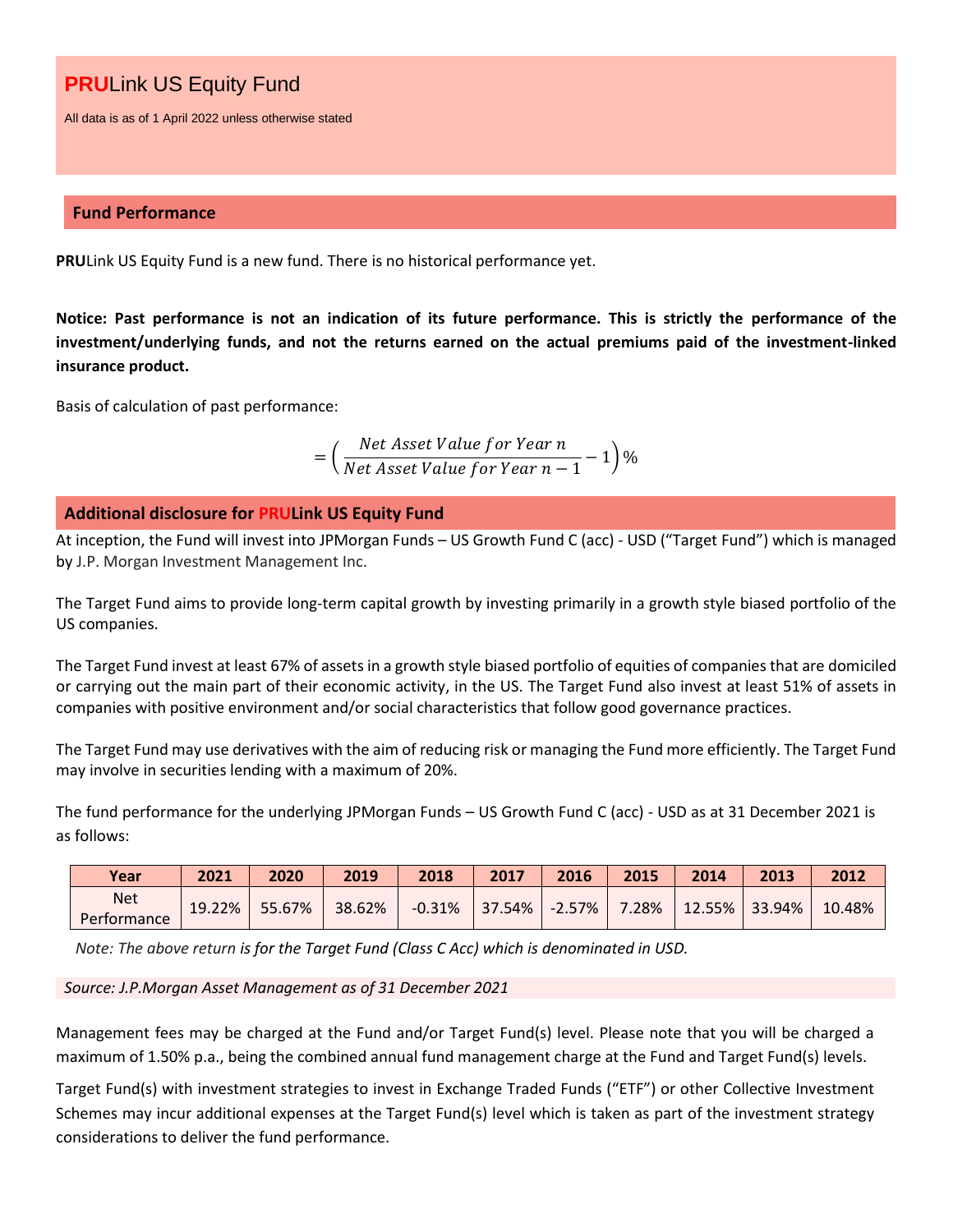All data is as of 1 April 2022 unless otherwise stated

### **Investment Risks for PRULink US Equity Fund**

The Fund is subjected to investment risks including the possible loss of the principal amount invested. The value of the units may fall as well as rise. In addition, the Fund is subjected to specific risk including and not limiting to:

## **General Risks when Investing in the Fund**

#### **Market Risk**

Market risk refers to potential losses that may arise from adverse changes in the market conditions. Market conditions are generally, affected by, amongst others, economic and political stability. If the market which the Fund invests in suffers a downturn or instability due to adverse economic or political conditions, this may adversely impact the market prices of the investments of the Fund.

### **Liquidity Risk**

Liquidity risk refers to two scenarios. The first scenario is where an investment cannot be sold due to unavailability of a buyer for that investment. The second scenario is where the investment is thinly traded. Should the investments in the Target Fund(s) be thinly traded, this may cause the Fund to dispose the investment at an unfavorable price in the market and may adversely affect investor's investment. This risk may be mitigated through stringent security selection process.

### **Inflation Risk**

This refers to the likelihood that an investor's investments do not keep pace with inflation, thus, resulting in the investor's decreasing purchasing power even though the investment in monetary terms may have increased.

#### **Interest Rate Risk**

Interest rate risk is a general risk affecting conventional funds. This is so even though conventional funds only invest in investments that are in accordance with the mandate. The reason for this is because a high level of interest rates will inevitably affect corporate profits and this will have an impact on the value of both equity and debt securities. This risk is crucial in a bond fund since a bond portfolio management depends on forecasting interest rate movements. Prices of bonds move inversely to interest rate movements therefore as interest rates rise, the prices of bond decrease and vice versa. Furthermore, bonds with longer maturity and lower profit rates are more susceptible to interest rate movements.

## **Credit / Default Risk**

Bonds are subject to credit / default risk in the event that the issuer of the instrument is faced with financial difficulties, which may decrease their credit worthiness. This in turn may lead to a default in the payment of principal and interest.

#### **Risk of Non-Compliance**

This risk arises from non-compliance with laws, rules and regulations, prescribed practices and the management company's internal policies and procedures, for example, due to oversight by the management company. Such noncompliance may force the management company to sell down securities of the Fund at a loss to rectify the noncompliance and in turn may adversely affect the value of investors' investment in the Fund. To mitigate this risk, the Fund Manager has put in place internal controls to ensure its continuous compliance with laws, rules and regulations, prescribed practices and the Fund Manager's internal policies and procedures.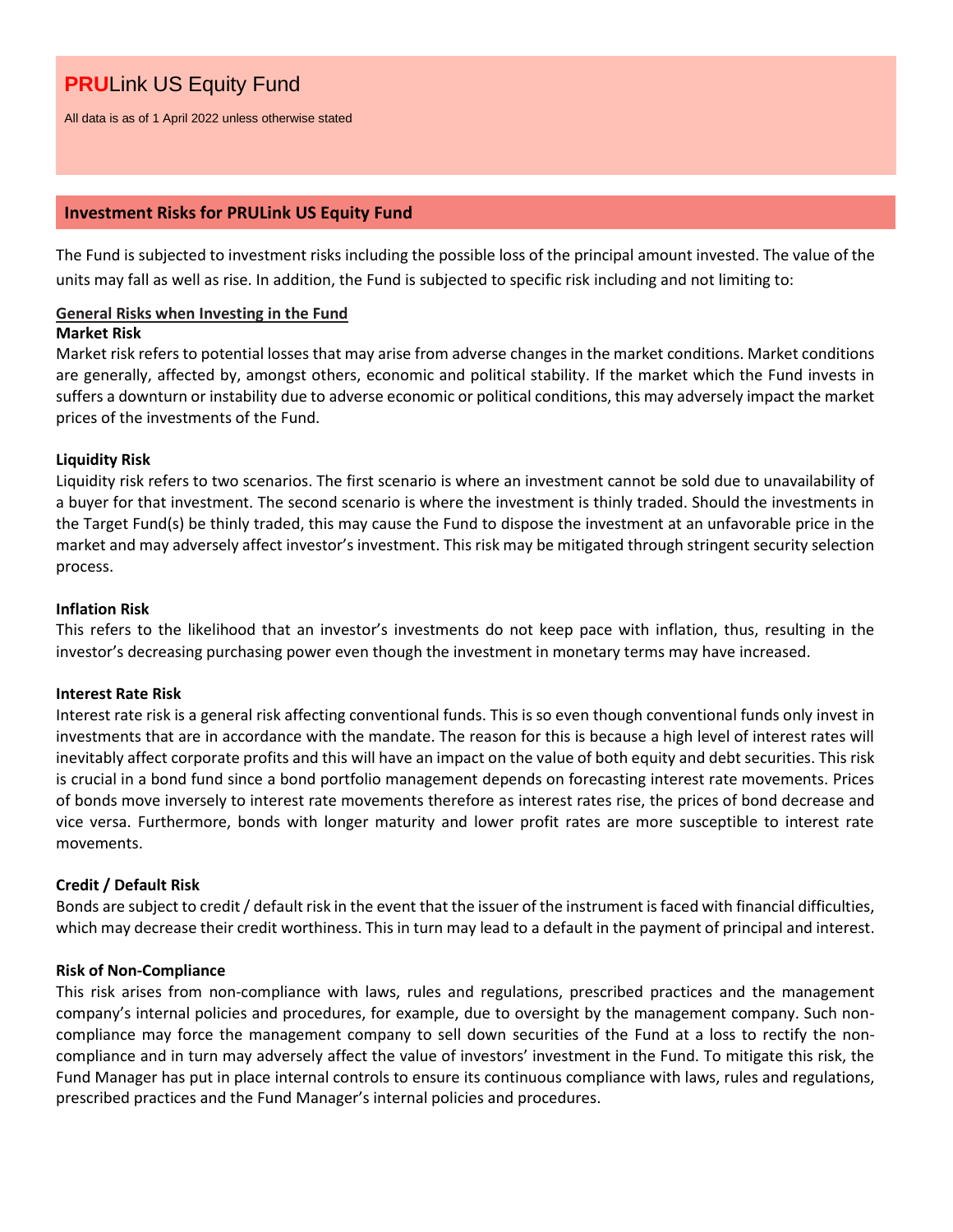All data is as of 1 April 2022 unless otherwise stated

#### **Concentration Risk**

This is the risk of a fund focusing a greater portion of its assets in a smaller selection of investments. The fall in price of a particular equity and / or fixed income investment will have a greater impact on the funds and thus greater losses. This risk may be minimized by the manager conducting even more rigorous fundamental analysis before investing in each security.

## **Management Company Risk**

The performance of the Fund depends on the experience, expertise and knowledge of the management company. Should there be lack of any of the above qualities by the management company, it may adversely affect the performance of the Fund.

### **Currency Risk**

The Fund is denominated in MYR, while the Target Fund(s) may be denominated in other currencies. The performance of the Fund may be affected by movements in the exchange rate between the MYR and the Target Fund(s)'s denominated currency. Where applicable, a currency hedge or a currency hedged class of fund may be used to minimise currency risk.

### **Derivatives Risk**

Derivatives may potentially be used to hedge against any risk that may be derived from investing in the Target Fund(s), such as, but not limited to, currency risk.

## **Portfolio Risk**

The Fund is intended for investors who can accept the risks associated with investing primarily in the securities of the type held in the Fund. Investments in equities will be subject to the risks associated with equity and equity-related securities, including fluctuations in market prices, adverse issuer or market information and the fact that equity and equity-related interests are subordinate in the right of payment to other corporate securities, including debt securities. Likewise, investments in fixed income securities will be subjected to the risks associated with debt securities including credit and interest rate risk, and the additional risks associated with high-yield debt securities, loan participations and derivative securities. In addition, investors should be aware of the risks associated with the active management techniques that are expected to be employed by the Fund.

## **Specific Risks when Investing in the Target Fund(s) or its Sub-Fund(s) (collectively to be known as "Target Fund(s)") Security Risk**

Adverse price movements of a particular security invested by the Target Fund(s) may adversely affect the Target Fund(s)'s net asset value. The Target Fund Manager(s) strives to mitigate the impact of a particular security risk through portfolio diversification, which will help spread the element of risk.

## **Fund Management of Target Fund(s) Risk**

While the Fund Manager will exercise due skill and care in selecting the Target Fund(s), it does not have control over the management of the Target Fund(s) and there is no guarantee that the investment objectives will be met. This may result in policyholders suffering losses in their investments in the Target Fund(s).

The Target Fund(s) may change its objectives and become inconsistent with the objective of the Fund. In such instances, the Fund Manager will replace the Target Fund(s) with another collective investment scheme which the Fund Manager considers to be more appropriate in meeting the objective of the Fund.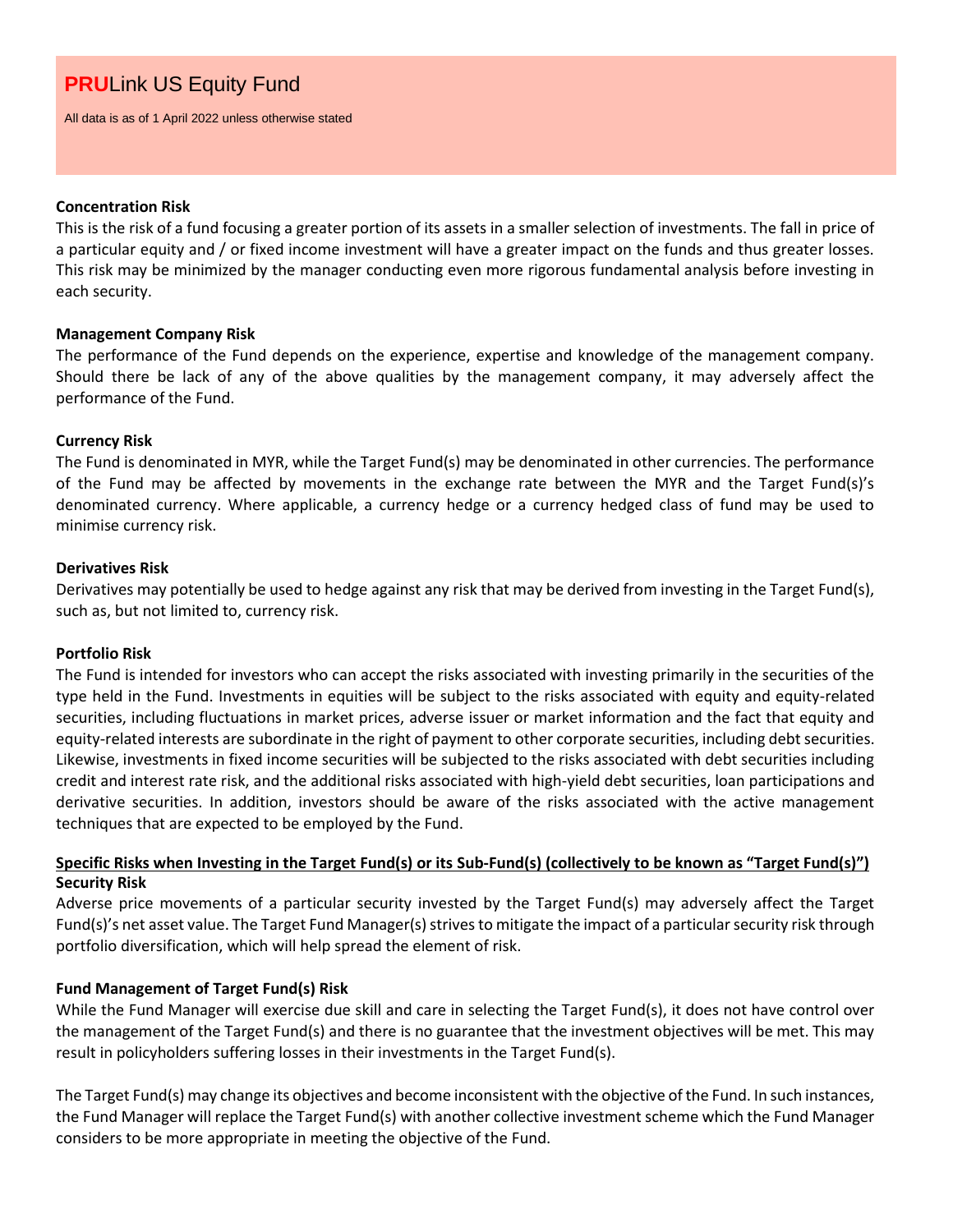All data is as of 1 April 2022 unless otherwise stated

## **Errors in Calculation of the Net Asset Value of the Target Fund(s)'s Risk**

There is a possibility there are errors in calculation of the net asset value of the Target Fund(s). In the event such errors occur, the net asset value of the Target Fund(s) will be affected hence, the Target Fund(s) will comply with the rules set forth in the relevant regulatory provisions applicable to the Target Fund(s). Compensation, if any, paid by the Target Fund(s) (subject to the laws of the jurisdiction in which such Target Fund(s) is domiciled), will be credited to the Fund as and when compensation is received.

In view of the foregoing, policyholders must be aware that there are circumstances where neither the Target Fund(s) nor the Fund Manager will be bound to compensate final beneficial owners.

### **Liquidity Risk**

Liquidity risk here refers to two scenarios. The first scenario is where the allocated liquidity of the Target Fund(s) is insufficient to meet redemption needs. The second scenario is where the Target Fund(s) is thinly traded. Should the investments in the Target Fund(s) be thinly traded, this may cause the Target Fund(s) to dispose the investment at an unfavorable price in the market and may adversely affect investors' investment. This risk may be mitigated through stringent security selection process.

### **Countries or Foreign Securities Risk**

This risk is associated with investments in securities listed or domiciled in countries other than the country of domicile. Any changes in the economic fundamentals, social and political stability, uncertainty or changes in countries' official currencies, currency movements and foreign investments policies in these countries may increase the volatility in asset values, liquidity and default risk which may have an impact on the prices of the securities that the Target Fund(s) invests in and consequently may affect the net asset value of the Target Fund(s). Investments in certain markets may be restricted or controlled. In some countries, direct investments in securities may be prohibited and restricted due to regulatory requirements. These limitations may increase transaction costs and adversely affect a security's liquidity and the price in connection with the security. The Target Fund Manager(s) will monitor and observe the developments in these countries where assets of the Target Fund(s) are allocated. In addition, the Target Fund Manager(s) will also employ a systematic investment process, which includes regular review, to manage and mitigate this risk.

## **Currency Risk**

The Target Fund(s)'s underlying investments may be denominated in their local currency, which may differ from the Target Fund(s)'s currency of denomination. The performance of the Target Fund(s) may be affected by movements in the exchange rate between the local currency of its underlying investments and the Target Fund(s)'s denominated currency.

#### **Charges to Capital Risk**

The Target Fund(s)'s charges and expenses are taken from the capital, in whole or in part, resulting in possible constraint of capital growth.

#### **Restrictions on Foreign Investment**

Some countries prohibit or impose substantial restrictions on investments by foreign entities. There may also be instances where a purchase order subsequently fails because the permissible allocation to foreign investors has been filled, depriving the Target Fund(s) of the ability to make its desired investment at the time.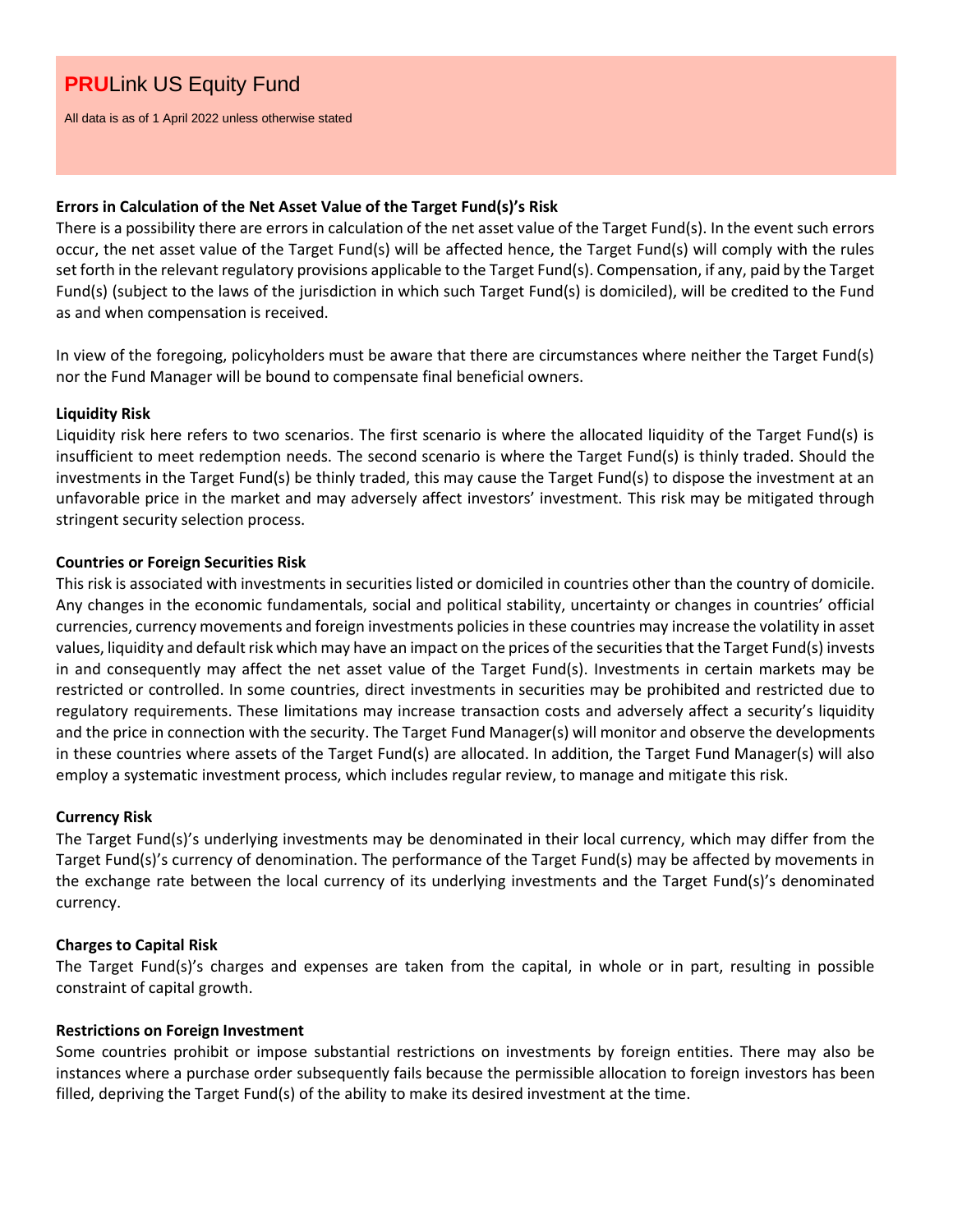All data is as of 1 April 2022 unless otherwise stated

#### **Derivatives Risk**

The Target Fund Manager(s) may invest in derivatives which will be subject to risks. While the judicious use of derivatives by professional investment managers can be beneficial, derivatives involve risks different from, and, in some cases, greater than, the risks presented by more traditional securities investments. Some of the risks associated with derivatives are market risk, management risk, credit risk, liquidity risk and leverage risk. Investments in derivatives may require the deposit or initial margin and additional margin on short notice if the market moves against the investment positions. If no provision is made for the required margin within the prescribed time, the investment may be liquidated at a loss. Therefore, it is essential that such investments in derivatives are monitored closely.

The Target Fund Manager(s) has the necessary controls for investments in derivatives and have in place systems to monitor the derivative positions for the Target Fund(s). The Target Fund Manager(s) does not intend to use derivatives transactions for speculation or leverage but may use them for efficient portfolio management and/or risk management. Currency risk is simply one of the market risks which the fund will be exposed to and can be hedged using derivatives such as FX forwards/futures. Often the underlying currency risk may be taken on as a result of buying an underlying equity or bond. If the Target Fund Manager(s) does not want to also take the currency risk associated with these underlying assets, the Target Fund(s) may use Forward Foreign Exchange contracts to hedge any currency risk derived from holdings of non-base currency positions. Essentially this use of currency forwards is to hedge currency risk in the Target Fund(s).

## **Securities Lending Risk**

The Target Fund(s) allows security lending up to maximum 20% may be subject to risk. The main risks are that the borrower may become insolvent and/or that the value of the collateral provided fall below the cost of replacing the securities that have been lent. If both of these were to occur, the Target Fund(s) would suffer a financial loss equal to the difference between the two. The Target Fund(s) may be exposed to other potential loss from re-investment risk of the cash collateral, the securities being lent are delivered to the borrower before the collateral is received and the lender's agreement does not provide full protection in the event that the borrower defaults.

## **Style Bias Risk**

The Target Fund(s) concentration in a value or growth or certain investment style may be subject to periods of underperformance as the value stocks or growth stocks or certain style type of stocks may perform differently relative to benchmark at different times.

*The above should not be considered to be an exhausted list of the risks which potential investors should consider before investing in the Fund. Potential investors should be aware that an investment in the Fund may be exposed to other risks of exceptional nature from time to time.*

#### **Risk Management**

#### **Forecasting Risk**

Potential risks are taken into consideration in the process of sector allocation and stock selection based on analysis on various key factors such as economic conditions, liquidity, qualitative and quantitative aspects of the securities.

## **System Control**

Risk parameters are set internally for each fund, depending on client's risk profile. These risk parameters include limits of issuer bet, group issuer, sector rating and issue size of the securities held in the portfolio.